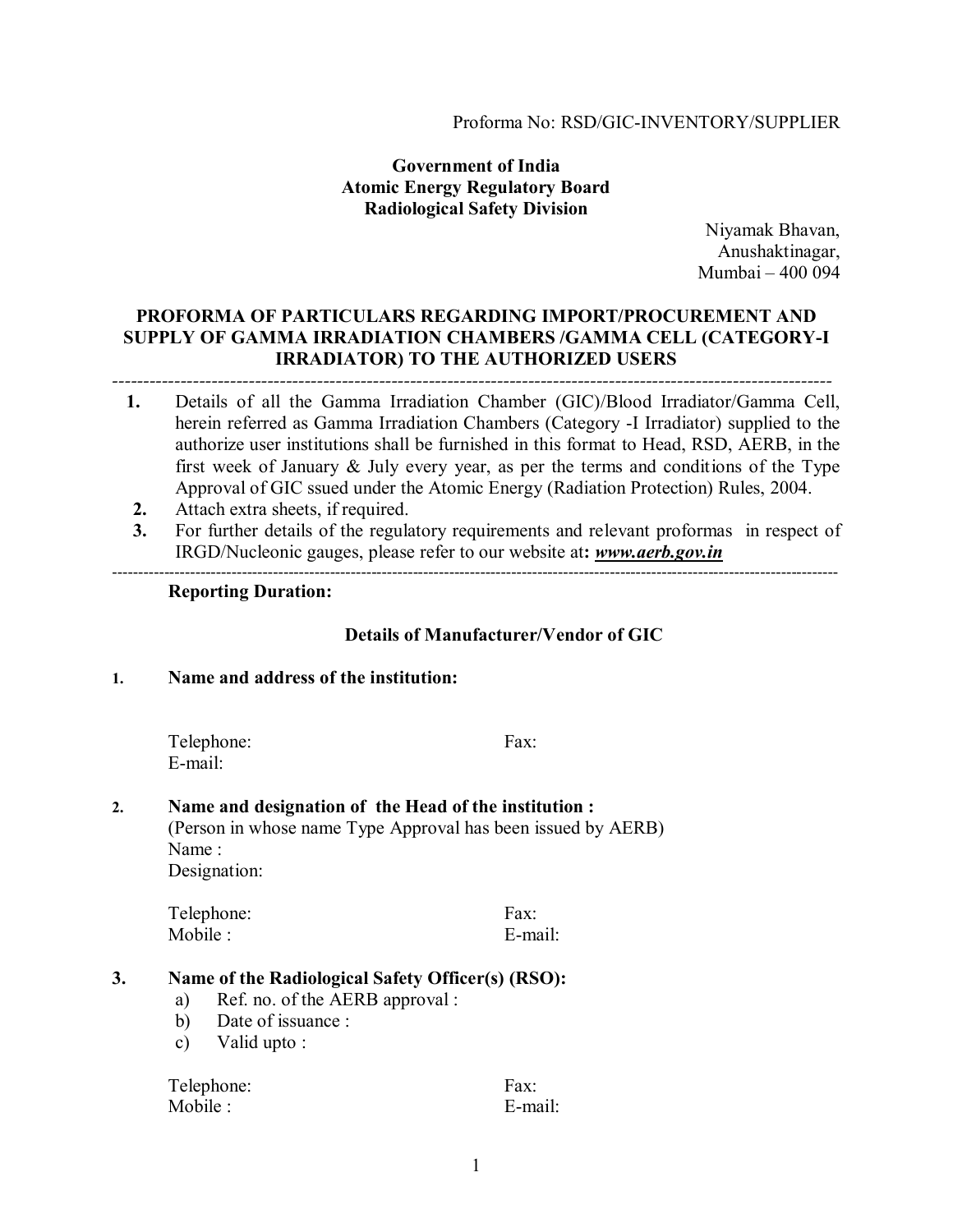**4.** Name and address of the person in charge to be contacted in case of emergency:

| Telephone: | Fax:     |
|------------|----------|
| E-mail:    | Mobile : |

## **5. Particulars of the Personnel {Engineer/Technicians} involved in the installation, servicing/ maintenance/ repair of the GIC**

| Sr. | Name and designation of | Educational   | Training in             | **Where and  | $PMS^{\#}$ |
|-----|-------------------------|---------------|-------------------------|--------------|------------|
| No. | the personnel           | qualification | <b>Radiation Safety</b> | when trained | number     |
|     |                         |               | Aspects, if any         |              |            |
|     |                         |               |                         |              |            |
|     |                         |               |                         |              |            |
|     |                         |               |                         |              |            |
| 4   |                         |               |                         |              |            |

 ${\ast\ast}$  Attach the training passing certificate, # PMS- Personnel Monitoring Services}

## **6. Details of Radiation Survey Meters (RSM) in working condition available with the supplier's:**

| Details of RSM           | $\overline{2}$ | 3 |
|--------------------------|----------------|---|
| Make                     |                |   |
| Model                    |                |   |
| Sr. No                   |                |   |
| Date of recent           |                |   |
| Calibration              |                |   |
| <b>Functional Status</b> |                |   |

## **7. Details of the GIC storage facility for temporary storage of GIC to be supplied or kept for disposal purpose:**

 (*Attached a sketch of lay out indicating the area of the room, wall/roof structure and thickness, peripheral occupancy, security measures etc.)*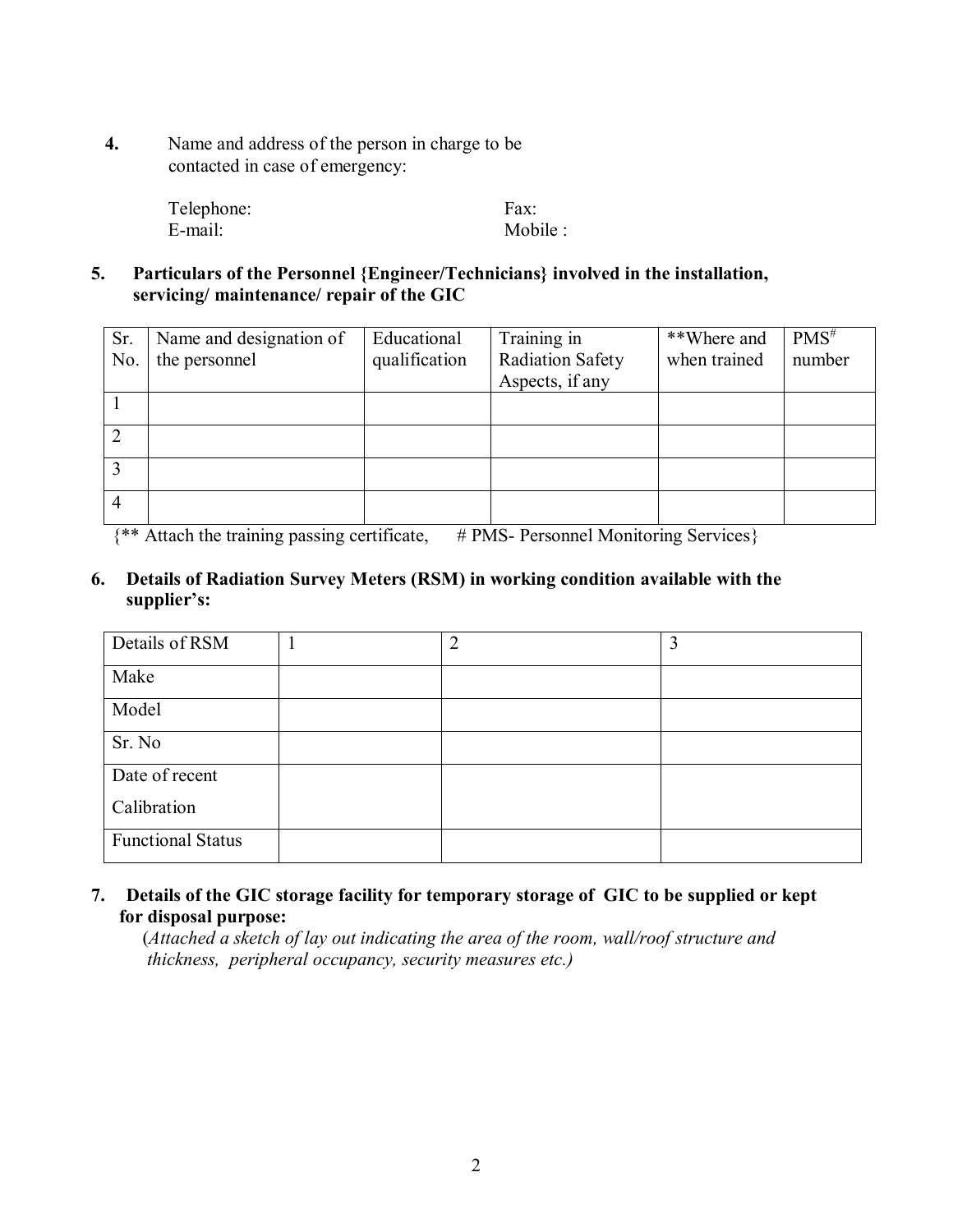## **8. Details of the GIC Imported & supplied:**   *(Attach extra sheet if required)*

## **A) Details of the GIC imported by supplier :**

| Sr.<br>N <sub>0</sub> | Make & Model &<br>Sr. No. of<br><b>GIC</b> | Number<br><b>Of</b><br><b>GIC</b> | Source $\&$<br>Activity<br>Bq(Ci) | Reference no. with date of<br>NOC/ authorization issued<br>by AERB | Present status<br><b>IRGD</b><br>(whether)<br>supplied to<br>user/stored at |
|-----------------------|--------------------------------------------|-----------------------------------|-----------------------------------|--------------------------------------------------------------------|-----------------------------------------------------------------------------|
|                       |                                            |                                   |                                   |                                                                    | your site)                                                                  |
|                       |                                            |                                   |                                   |                                                                    |                                                                             |
|                       |                                            |                                   |                                   |                                                                    |                                                                             |
|                       |                                            |                                   |                                   |                                                                    |                                                                             |
|                       |                                            |                                   |                                   |                                                                    |                                                                             |
|                       |                                            |                                   |                                   |                                                                    |                                                                             |

## **B) Details of the GIC supplied to authorized users :**

| Sr.            | Name of the user    | Reference no. with | No. of     | Make/Model &   | Present status of |
|----------------|---------------------|--------------------|------------|----------------|-------------------|
| N <sub>0</sub> | institution to whom | date of NOC/       | <b>GIC</b> | Sr. no. of GIC | <b>GIC</b>        |
|                | GIC supplied        | authorization for  | along      | <b>SS</b>      | (uninstalled/     |
|                |                     | import/procurement | with       |                | operating/not in  |
|                |                     | issued by AERB     | activity   |                | use/ under        |
|                |                     |                    | Bq(Ci)     |                | repair/ to be     |
|                |                     |                    |            |                | disposed off)     |
|                |                     |                    |            |                |                   |
|                |                     |                    |            |                |                   |
|                |                     |                    |            |                |                   |
|                |                     |                    |            |                |                   |
|                |                     |                    |            |                |                   |
|                |                     |                    |            |                |                   |
|                |                     |                    |            |                |                   |
|                |                     |                    |            |                |                   |

**9. Details of the Servicing /maintenance/ repair of GIC during the reporting period:** *(It shall be noted that no repair work in respect safety systems pertaining to operation of of GIC's to be carried out without prior approval from this Division)* Details of the replacement/modifications with regards to components of GIC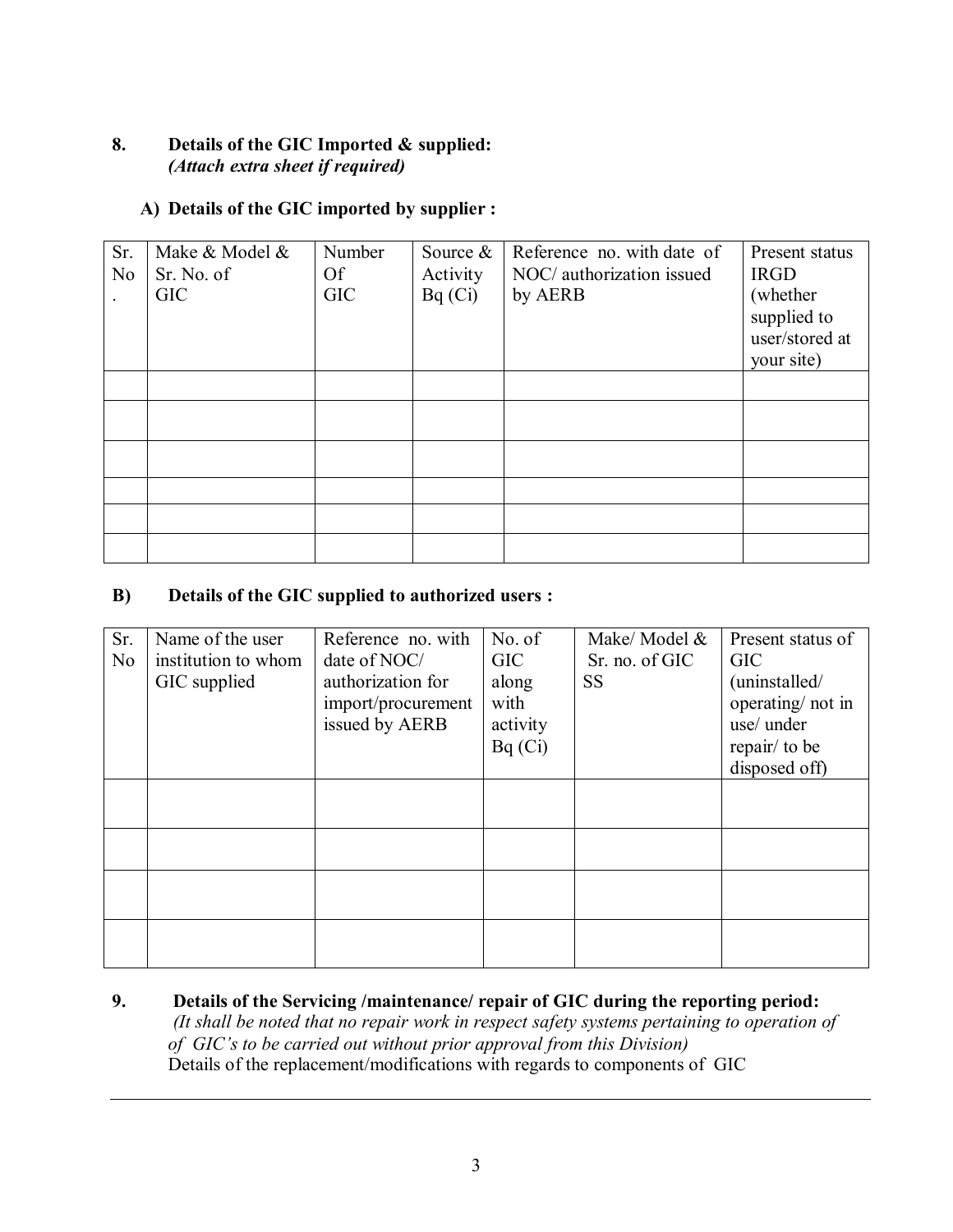# **10. Particulars of the disposal of disused GIC or decayed sources replacement:**

| Sr.            | Name of the user   | Reference no. with | No. of   | Make/Model &   | Present status    |
|----------------|--------------------|--------------------|----------|----------------|-------------------|
| N <sub>o</sub> | institution where  | date of NOC/       | decayed  | Sr. no. of GIC | <b>GIC</b>        |
|                | source is replaced | authorization for  | sources  |                | (under custody)   |
|                |                    | disposal/export of | with     |                | of user/supplier/ |
|                |                    | decayed sources    | activity |                | disposed off)     |
|                |                    |                    | Bq(Ci)   |                |                   |
|                |                    |                    |          |                |                   |
|                |                    |                    |          |                |                   |
|                |                    |                    |          |                |                   |
|                |                    |                    |          |                |                   |
|                |                    |                    |          |                |                   |
|                |                    |                    |          |                |                   |

# **11. Particulars of the enhancement of the activity in GIC's:**

| Sr.            | Name of the user  | Reference no. with | No. of   | Make/ Model &  | Present status    |
|----------------|-------------------|--------------------|----------|----------------|-------------------|
| N <sub>0</sub> | institution where | date of NOC/       | Sealed   | Sr. no. of GIC | <b>GIC</b>        |
|                | source supplied   | authorization for  | sources  |                | (installed/to be) |
|                |                   | import/procurement | along    |                | installed/under   |
|                |                   |                    | with     |                | custody of user/  |
|                |                   |                    | activity |                | supplier)         |
|                |                   |                    | Bq(Ci)   |                |                   |
|                |                   |                    |          |                |                   |
|                |                   |                    |          |                |                   |
|                |                   |                    |          |                |                   |
|                |                   |                    |          |                |                   |
|                |                   |                    |          |                |                   |
|                |                   |                    |          |                |                   |

# **12. Unusual incidents/accidents, if any, involving GIC:**